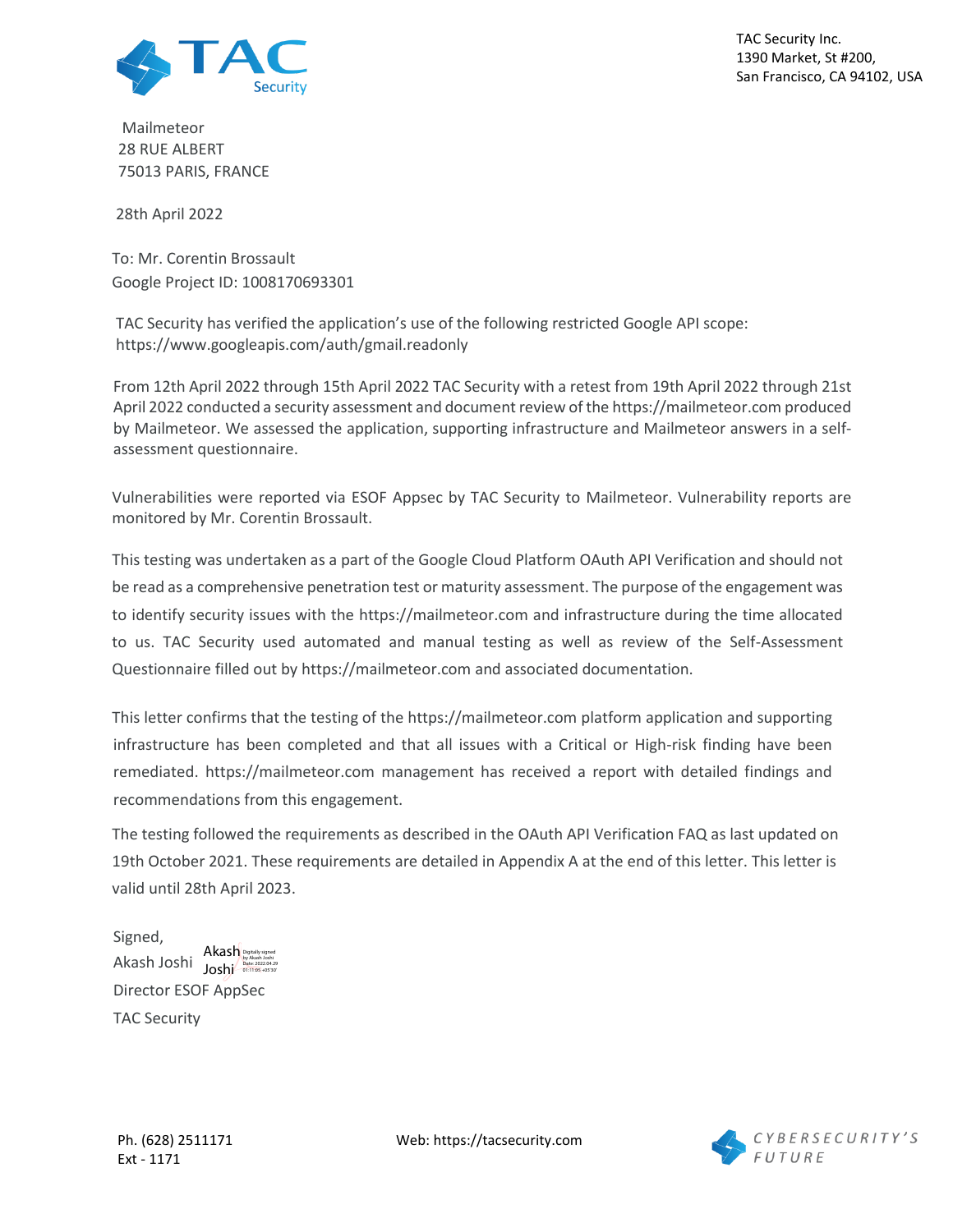

TAC Security Inc. 1390 Market, St #200, San Francisco, CA 94102, USA

## **Appendix A**

- 1. External Network Penetration Testing: Identify potential vulnerabilities in external, internet facing infrastructure, systems such as the following:
	- •Discovery and enumeration of live hosts, open ports, services, unpatched software, administration interfaces, authentication endpoints lacking MFA, and other external facing assets
	- •Automated vulnerability scanning combined with manual validation
	- •Brute-forcing of authentication endpoints, directory listings, and other external assets
	- •Analysis of potential vulnerabilities to validate and develop complex attack chaining patterns and custom exploits
	- •Potential exploitation of software vulnerabilities, insecure configurations, and design flaws
- 2. Application Penetration Testing: Identify potential vulnerabilities in application that access Google user data such as the following:
	- Real-world attack simulation focused on identification and exploitation
	- Discovery of attack surface, authorization bypass, and input validation issues
	- Automated vulnerability scanning combined with manual validation
	- Exploitation of software vulnerabilities, insecure configurations, design flaws, and weak authentication
	- Analysis of vulnerabilities to validate and develop complex attack chaining patterns and custom exploits
	- Verify the ability for users to delete their account with no external indication that the user or user's content is accessible.
- 3. Deployment Review: Identify exploits and vulnerabilities in developer infrastructure such as the following:
	- •Gathering all available configuration settings and metadata as well as manual techniques to build a profile of the cloud environment
	- •Analyzing collected information to identify any gaps or deviations from accepted cloud security best practices
	- •Manually examining configuration settings to locate anomalies and issues such as weak IAM policies, exposed storage containers, poorly defined security groups, insecure cloud services usage, and insecure key management
	- •Exploitation of vulnerabilities, insecure configurations, design flaws, and weak authentication – as needed
	- •Verify storage of OAuth tokens is encrypted and encryption keys and secrets are stored in a hardware security module or equivalent strength key manager
	- •Ensure developer access to the deployment environment is secured with multi-factor authentication

Web: https://tacsecurity.com